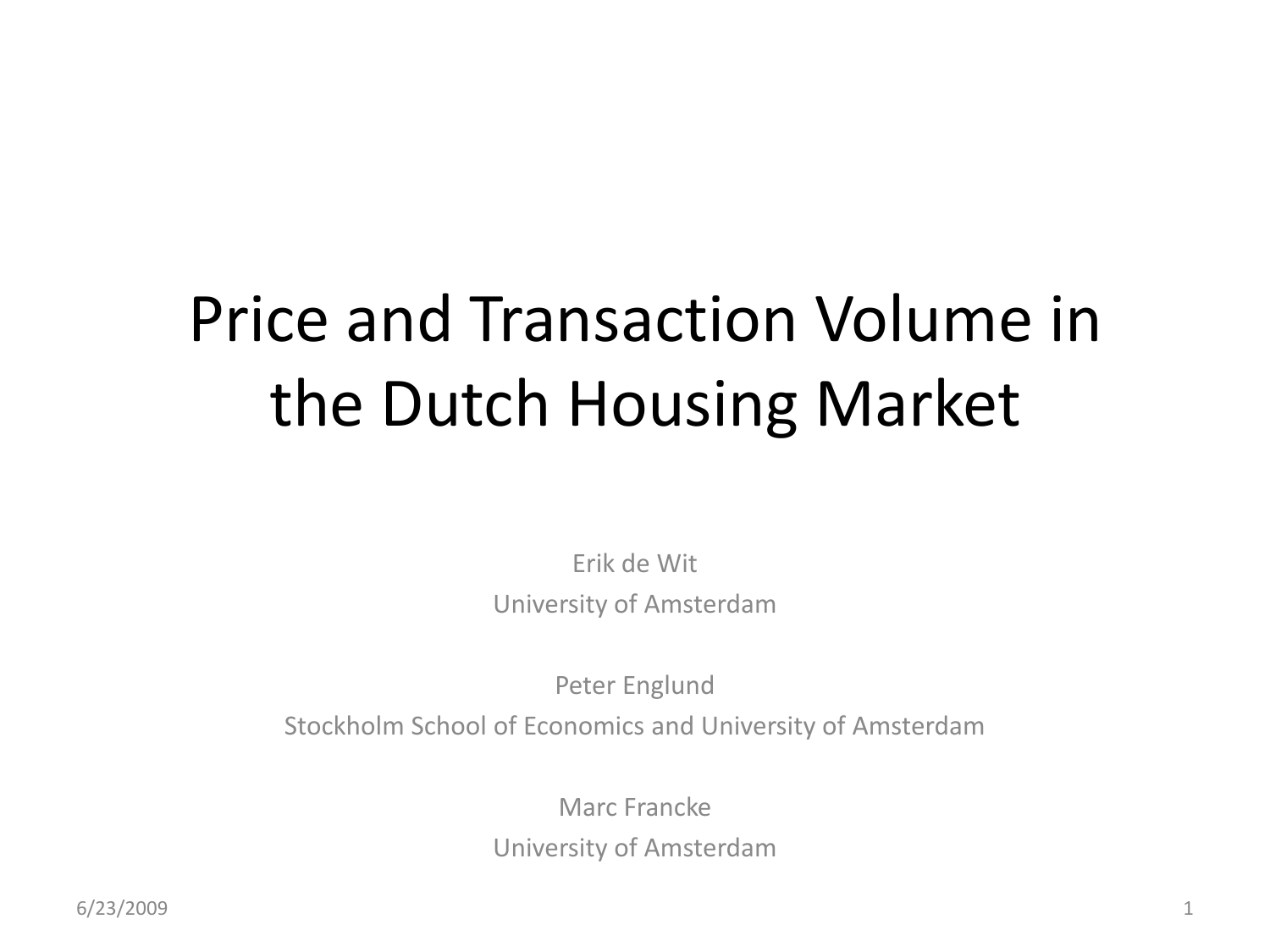# Price-quantity correlation

- Downpayment constraints
	- Stein (QJE, 1995), Ortalo-Magné and Rady (RES, 2006)
- Search and matching
	- Wheaton (JPE, 1990), Berkovec and Goodman (REE,1996), Krainer (JUE, 2001), Novy-Marx (REE, 2009)
- Loss aversion
	- Genesove and Mayer (QJE, 2001), Engelhardt (JUE, 2003)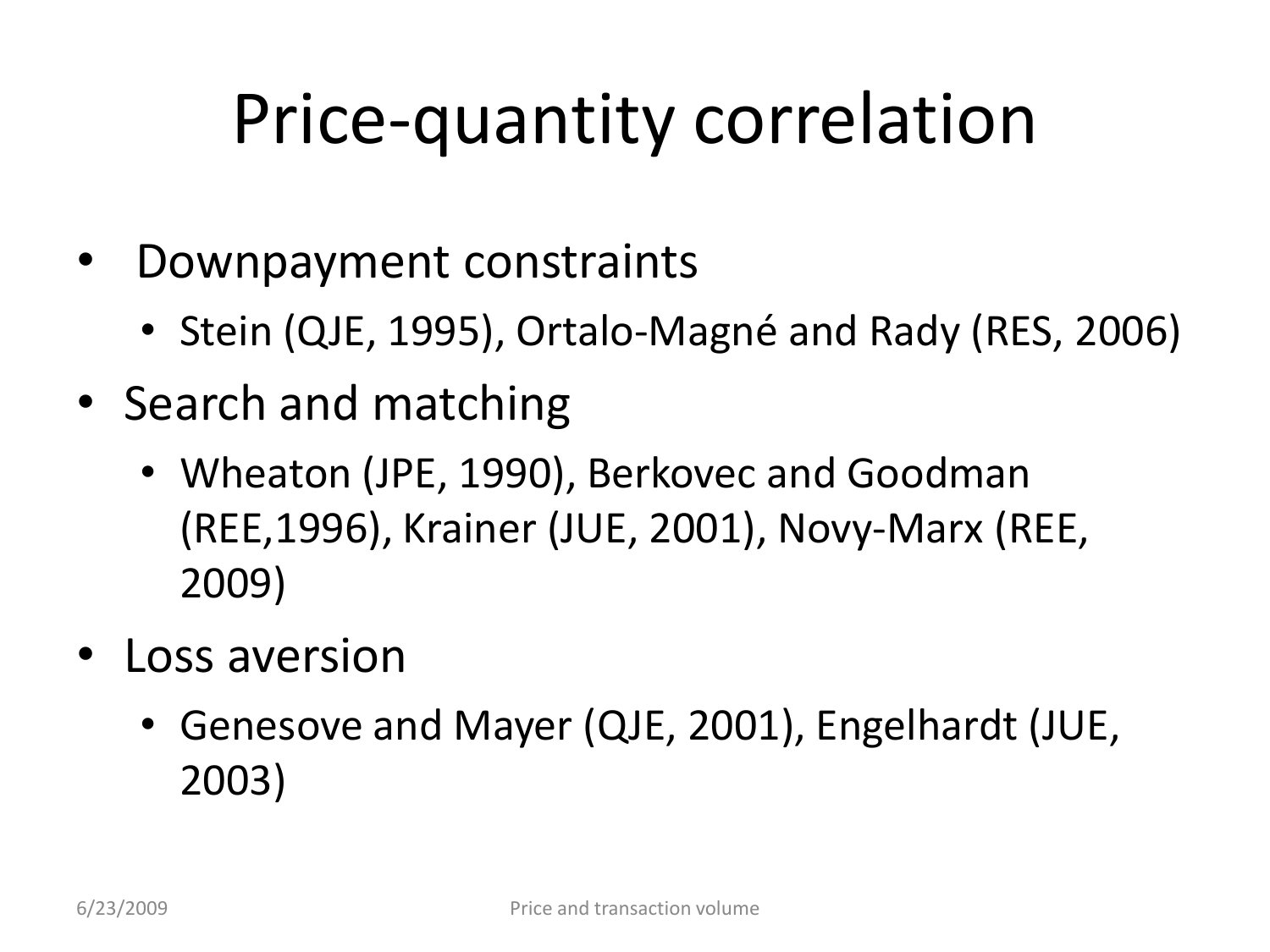# Our contribution

- Go beyond simple price-quantity correlations
- Distinguish list price and sales price
- Identify flows in and out of the market
	- Rates of entry, withdrawal, sale
- Model dynamic adjustment process
	- Vector error-correction model
	- Market reaction to fundamentals (interest and unemployment)
	- Hort (RSUE, 2000), Andrew and Meen (REE, 2003)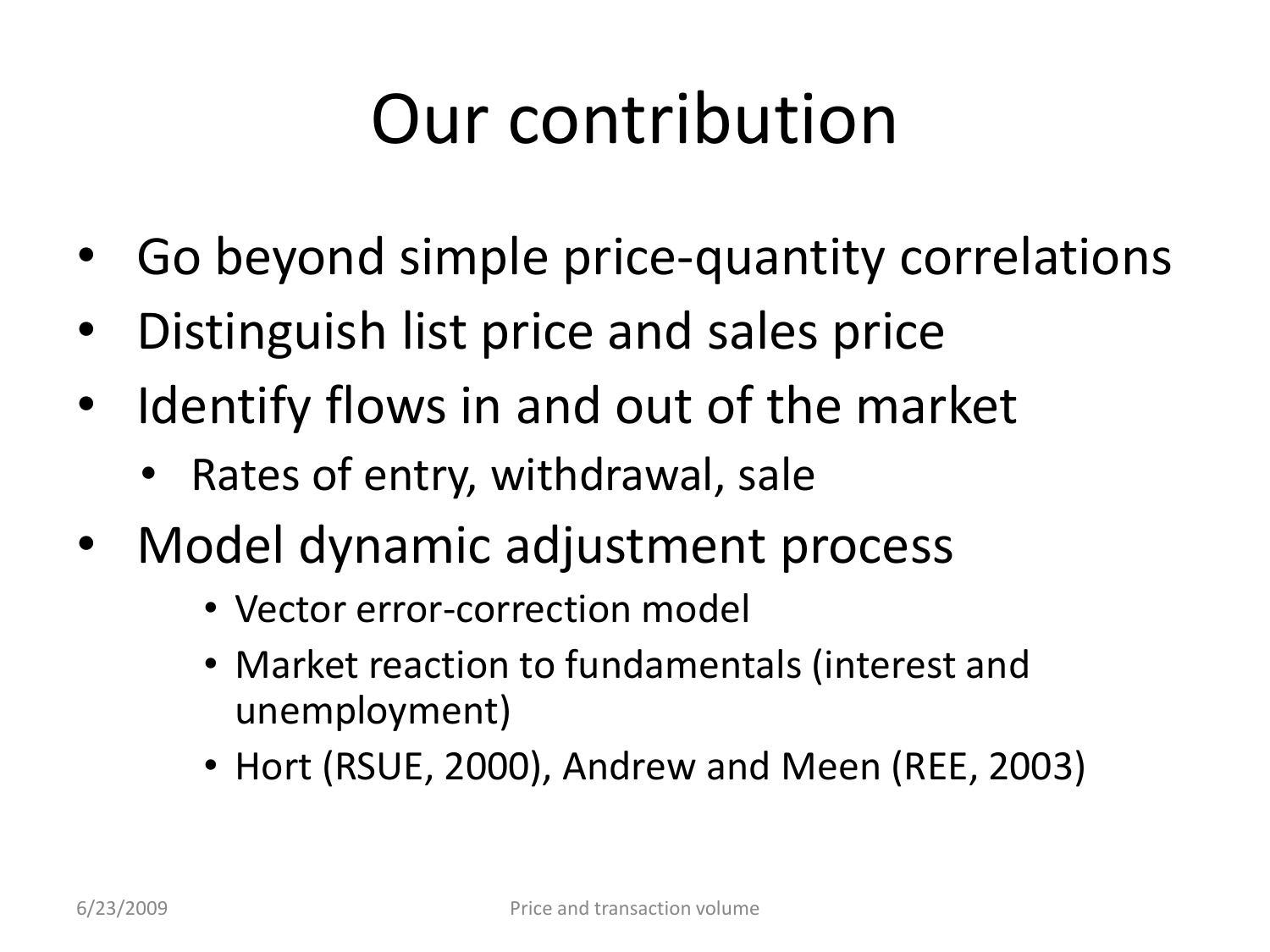## Data

- NVM (Dutch Real Estate Agents Association)
	- 3,074,368 observations 1985-2007
	- Rich hedonic characteristics, list price, sales price, exact dating
	- Nationwide market share: 25% 1985, 60% 2007
- Variables for econometric model (monthly)
	- List price index (in logs)
	- Sales price index (in logs)
	- Rate of entry (# new dwellings for sale/all dwellings)
	- Rate of sale (# dwellings sold/ dwellings for sale)
	- Unemployment rate (in logs)
	- Mortgage interest rate (in logs)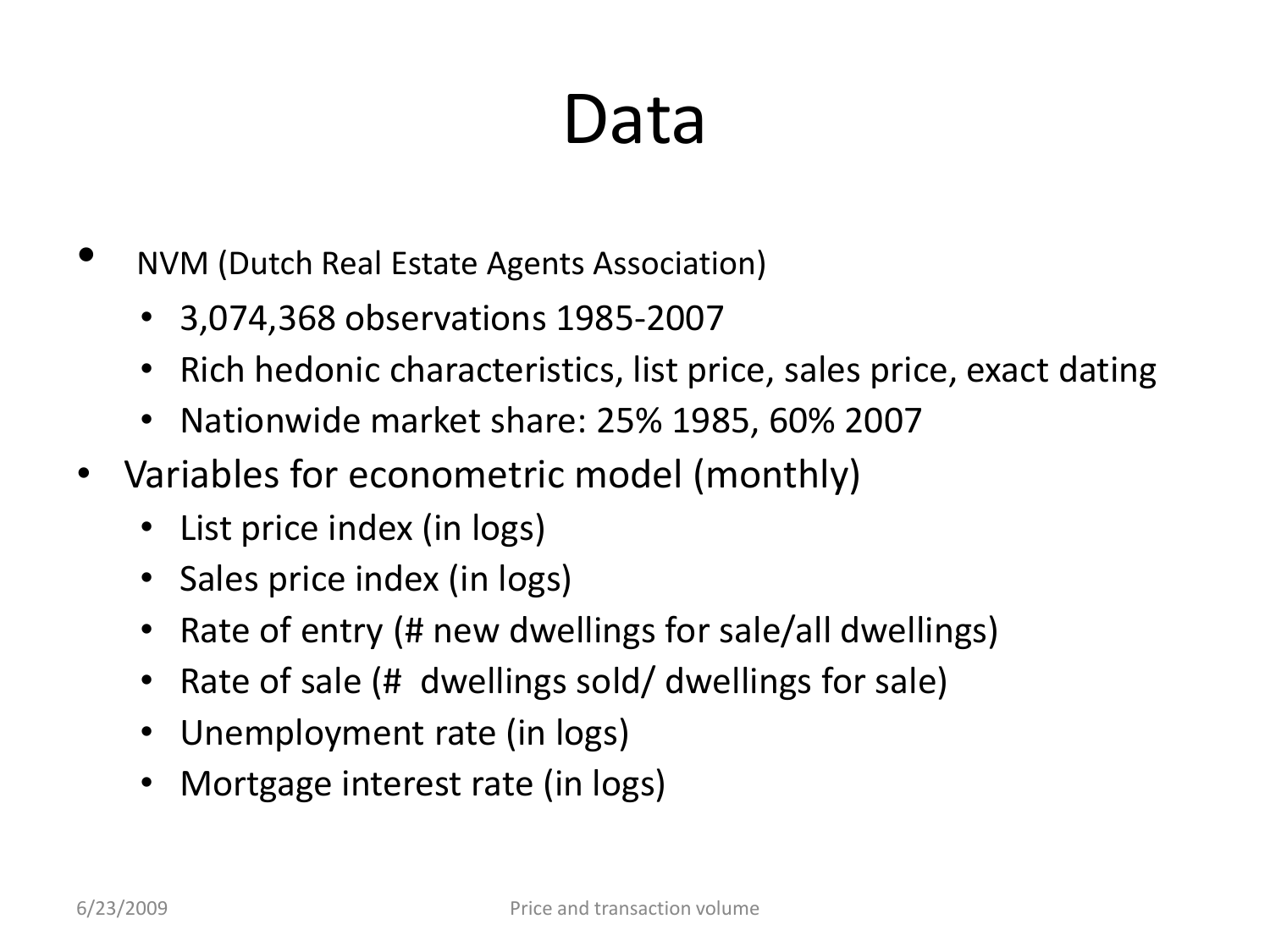

#### log of real listprice and saleprice indices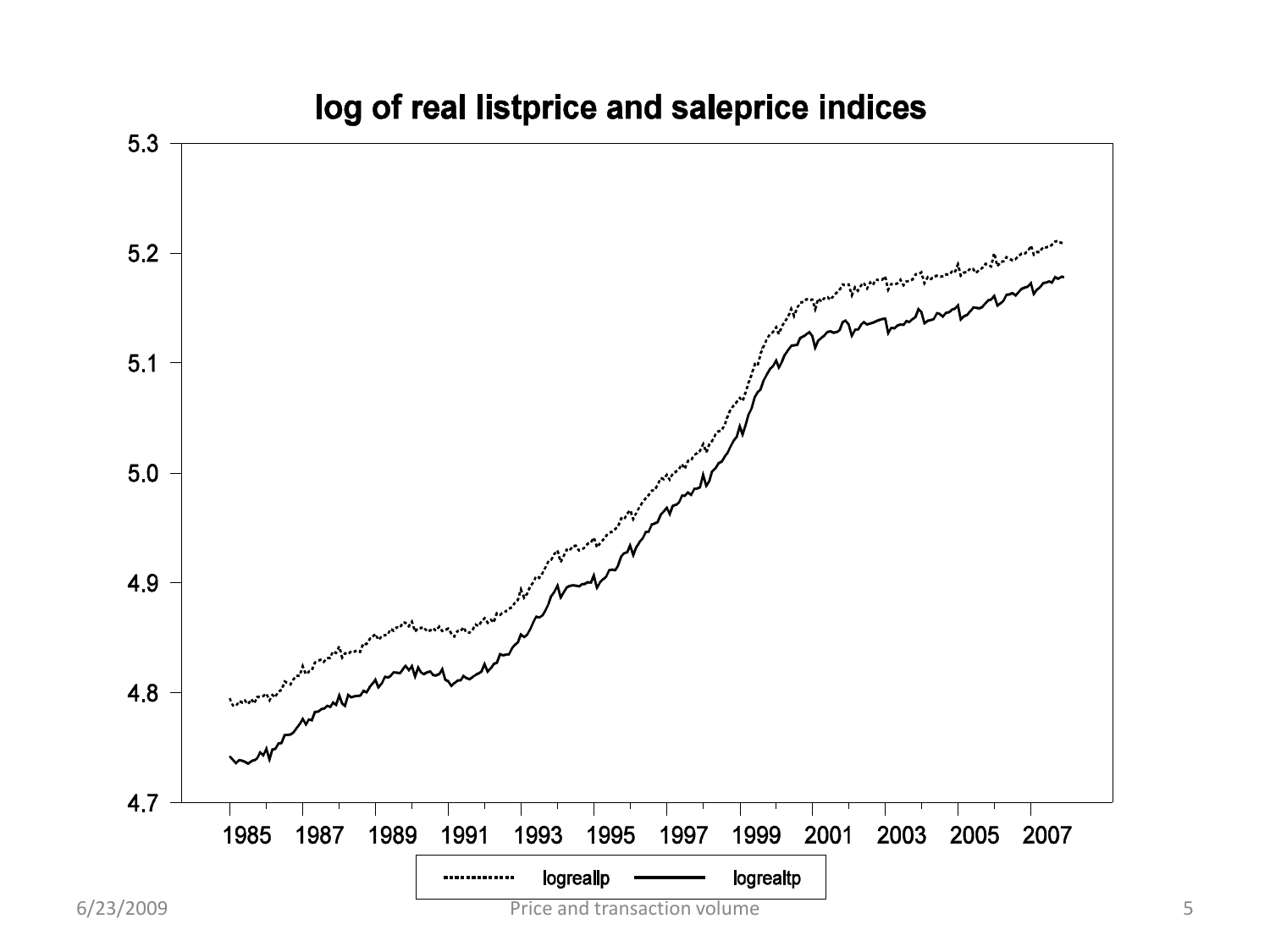# Price change versus number of sales

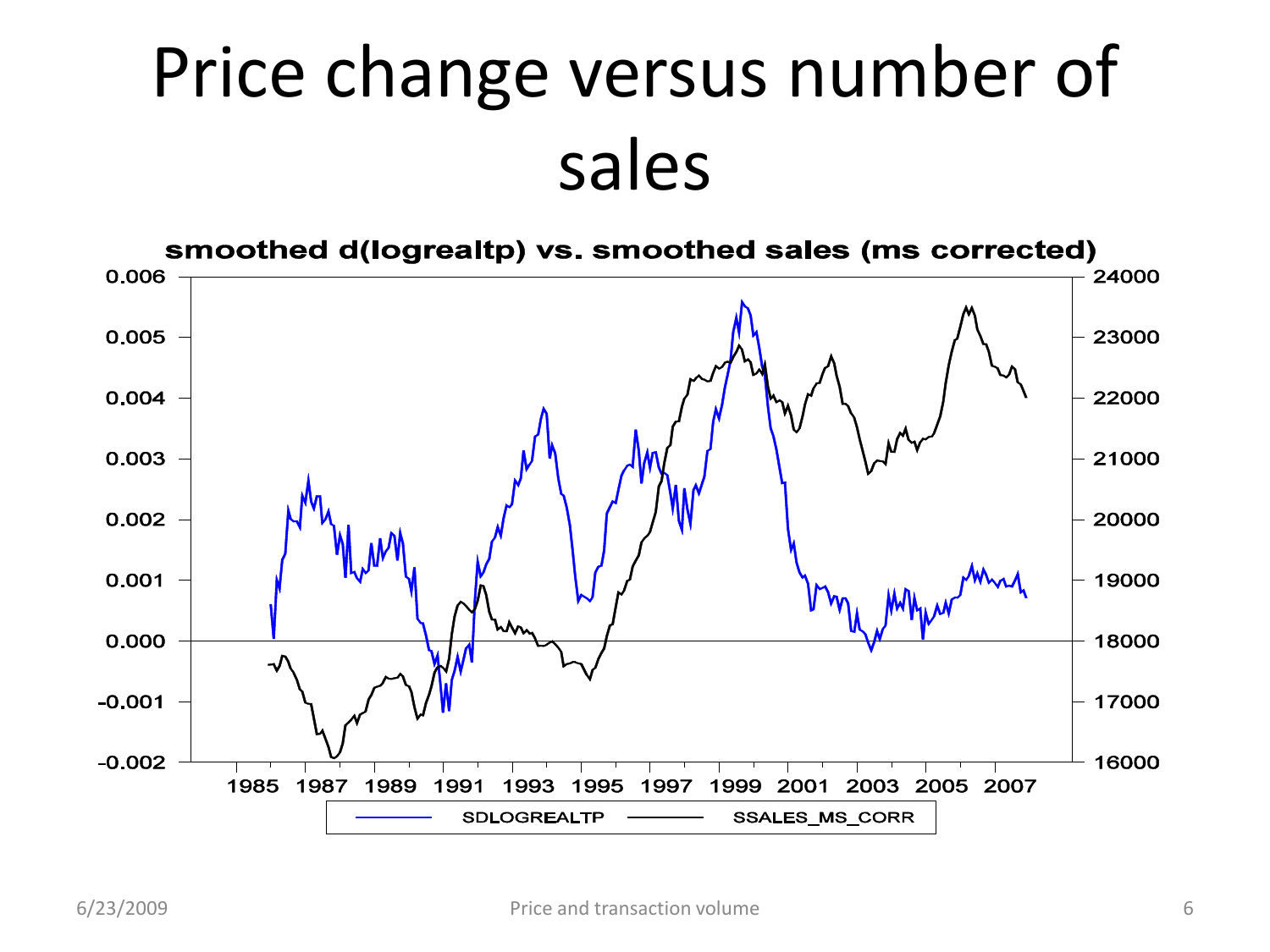## Price change versus rate of sale

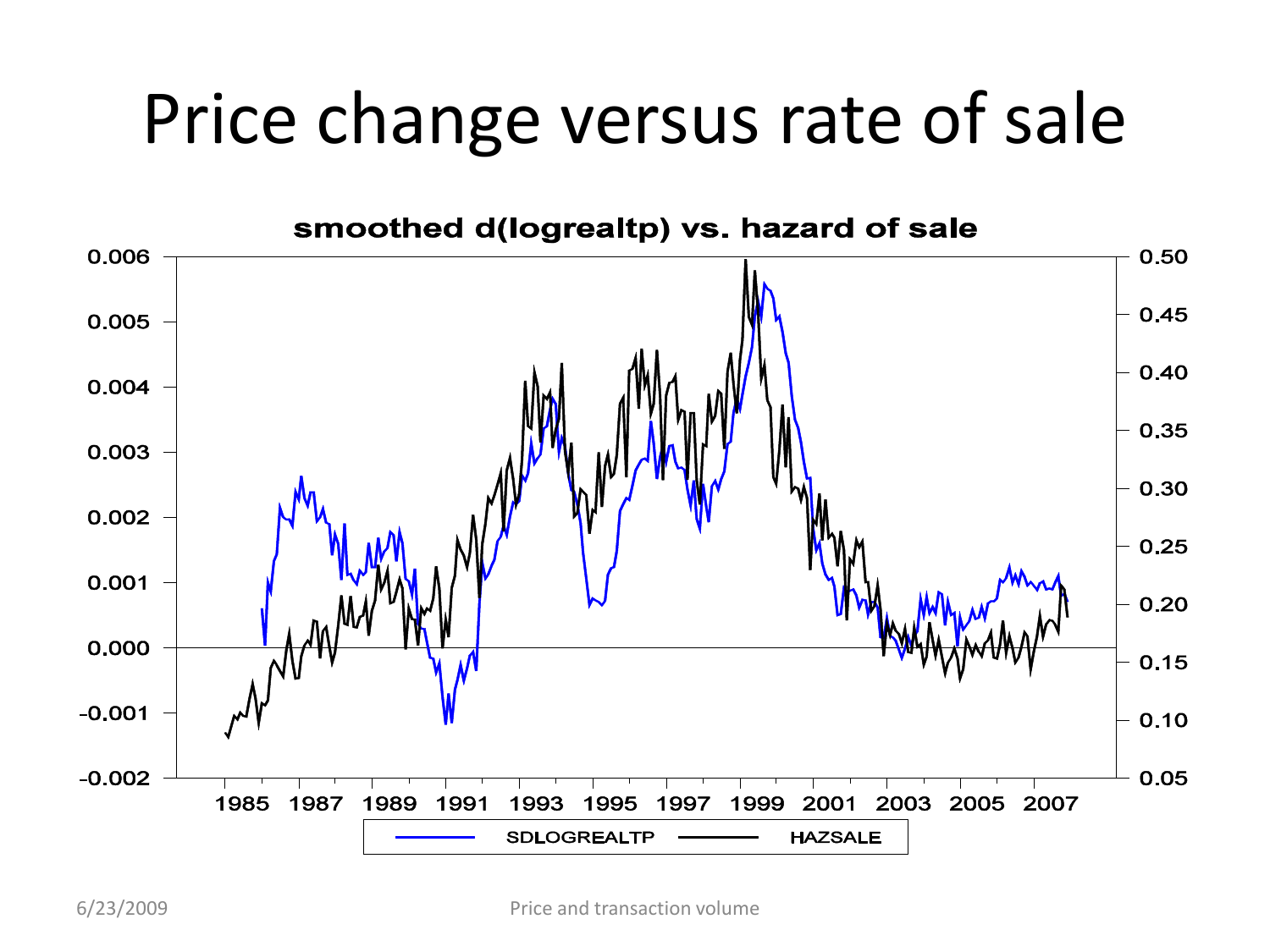## Data analysis

- Five series I(1)
- Rate of entry I(0)
- Three cointegrating vectors
- Exactly identified restrictions on the cointegrating vectors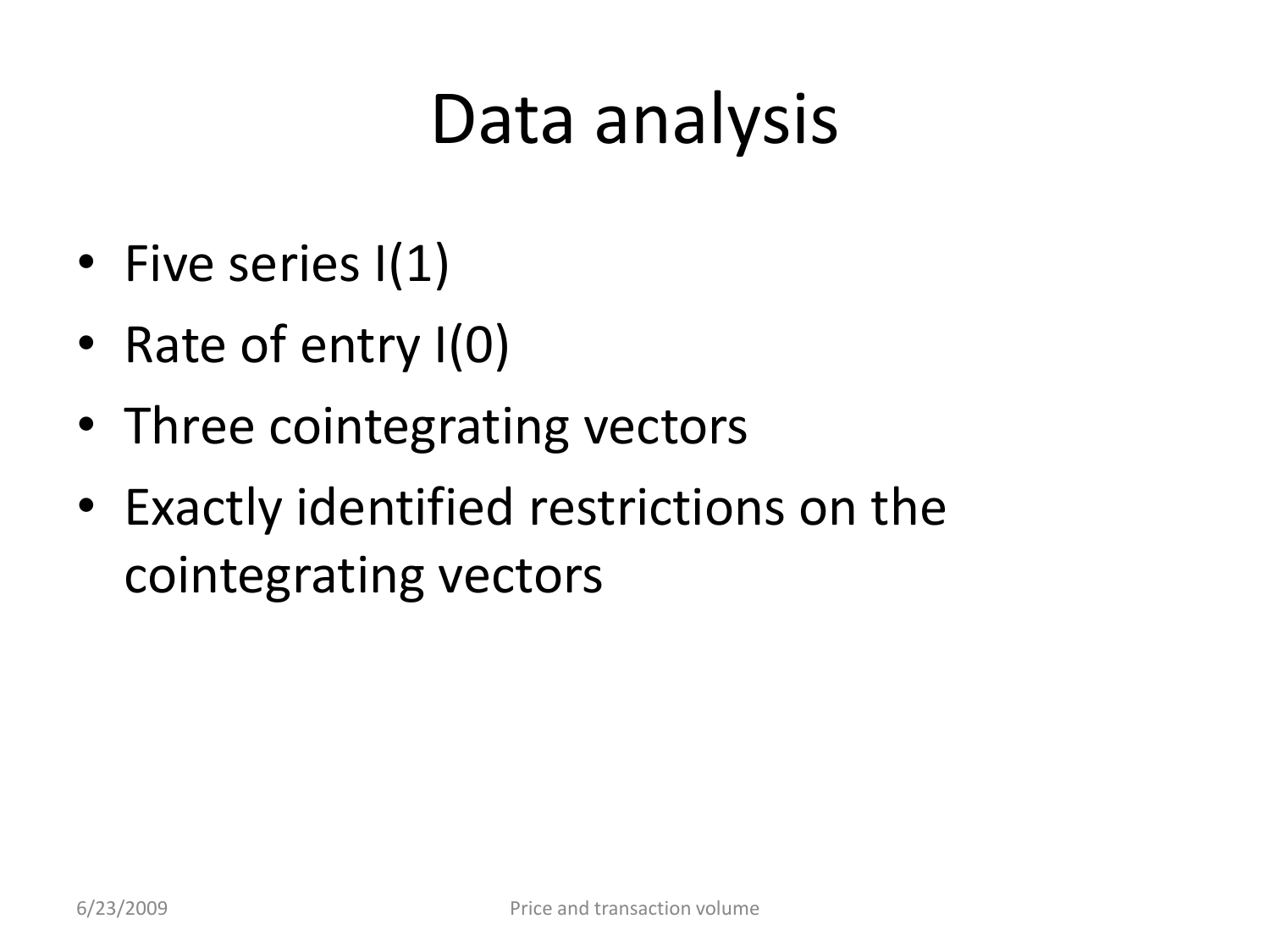## Equilibrium (cointegrating) relations

• Transaction prices determined by fundamentals (unemployment and interest)

*tp* = - 0.212*u –* 0.312*i +* 0.003*t*  $(13.1)$   $(6.3)$   $(13.6)$ 

- Ratio of list price to sales price determined by fundamentals  $lp -tp = -0.0013u + 0.029i - 0.000t$ <br>(2.21) (3.99) (6.29)  $(3.99)$
- Rate of sales related to transaction price and interest tp = 0.492*i* -1.982*s* + 0.005*t*

(4.08) (20.3) (13.5)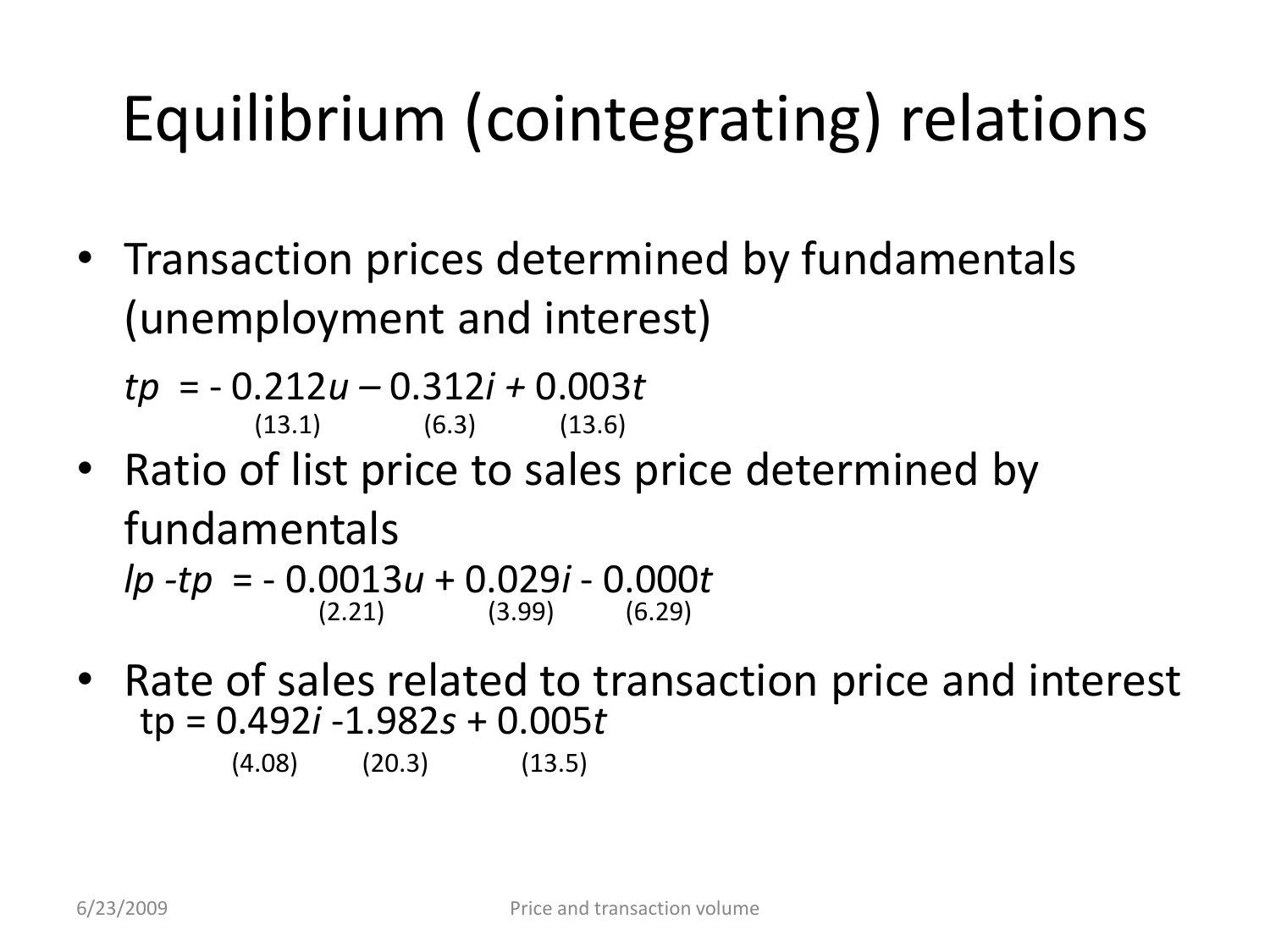# Impulse response functions

- Predicted dynamic responses to one-standard deviation shocks.
- Shocks identified by assuming contemporaneous structure to be recursive (Choleski decomposition).
- Recursive ordering: unemployment, interest, rate of entry, rate of sale, list price, sales price.
- Results robust to
	- Changes in ordering
	- Restrictions on cointegrating vectors.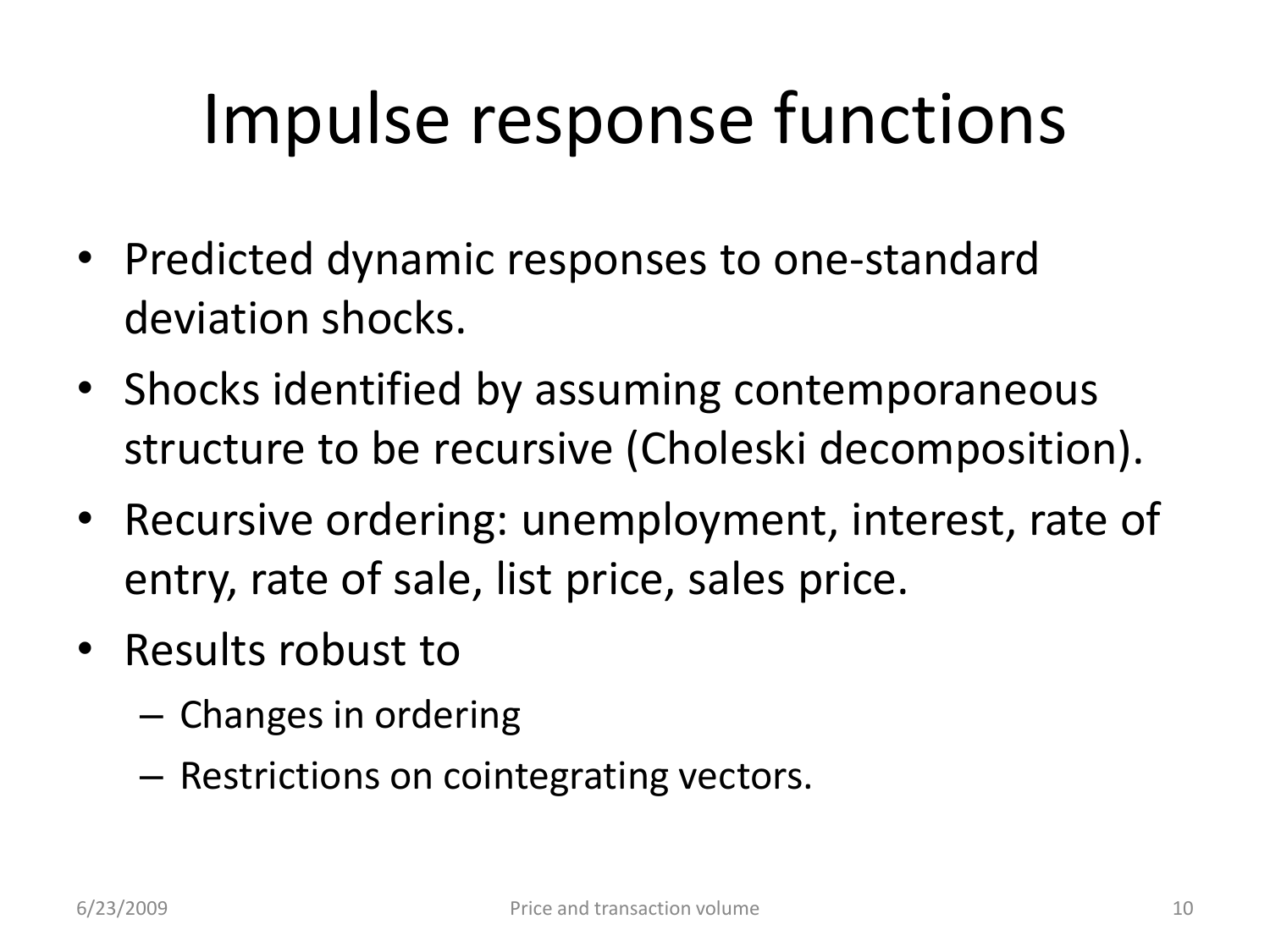### Interest shock

Impulse shock to MRATE

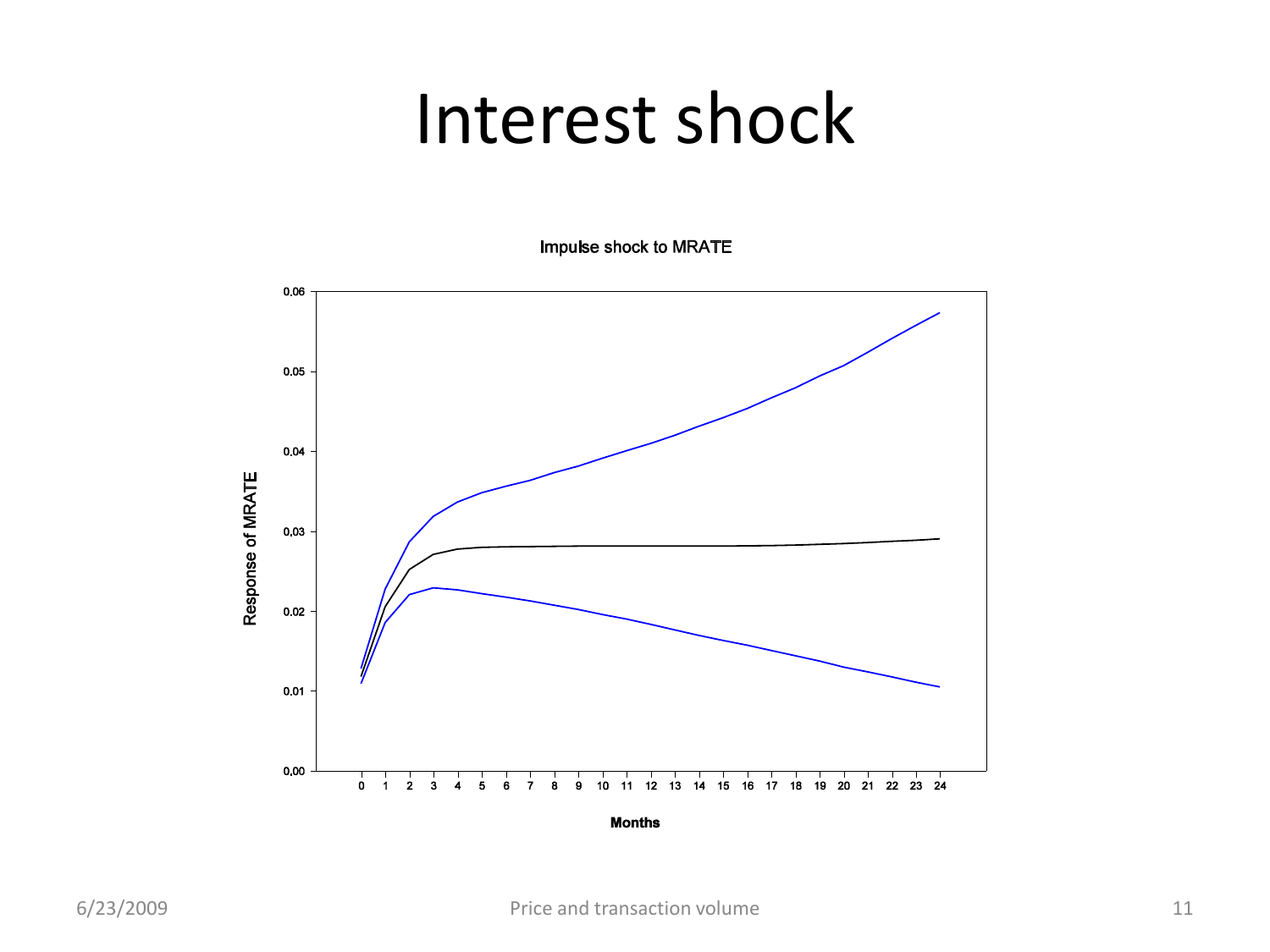### Interest shock: price responses



Impulse shock to MRATE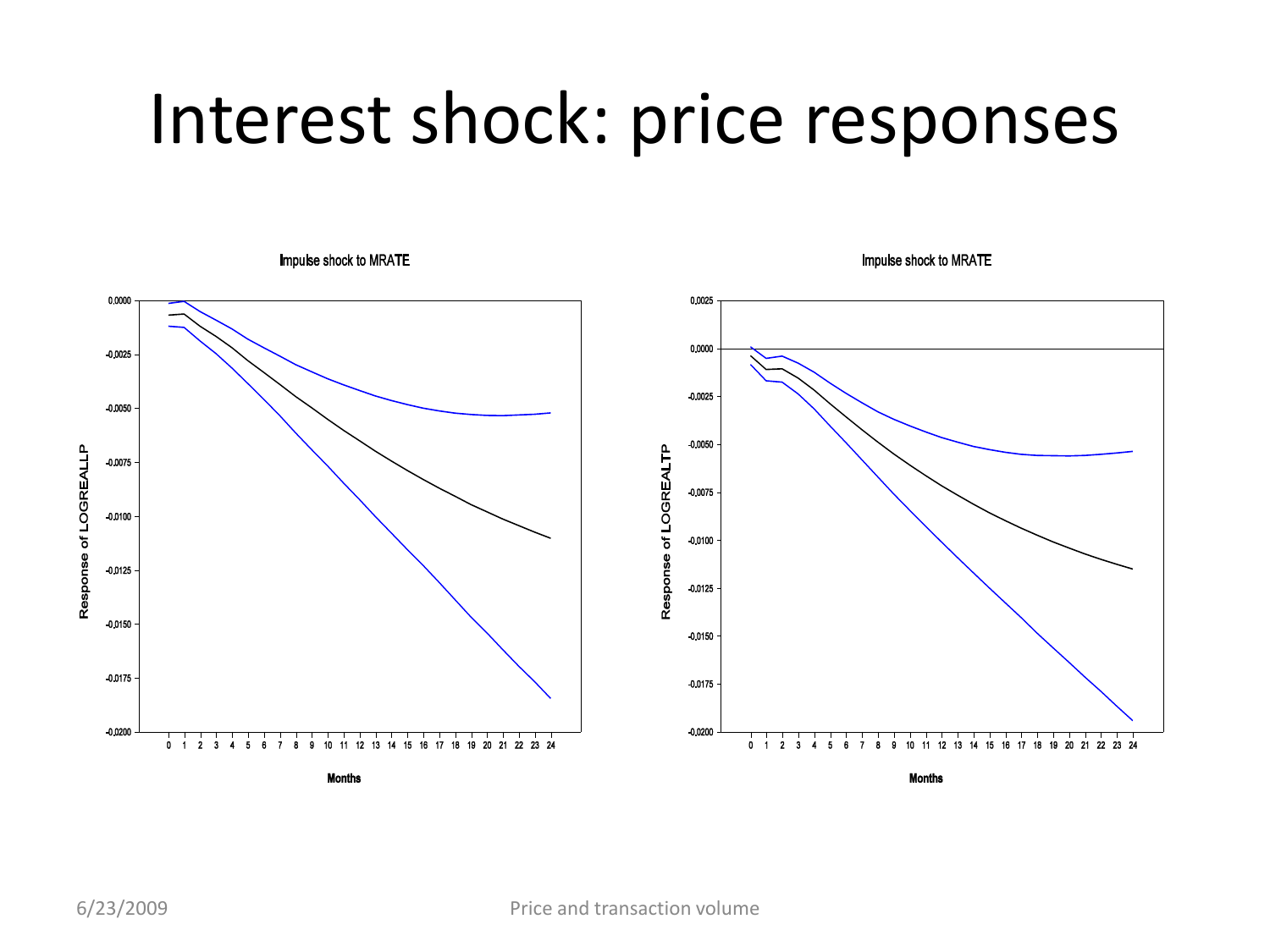### Interest shock: quantity response

Impulse shock to MRATE

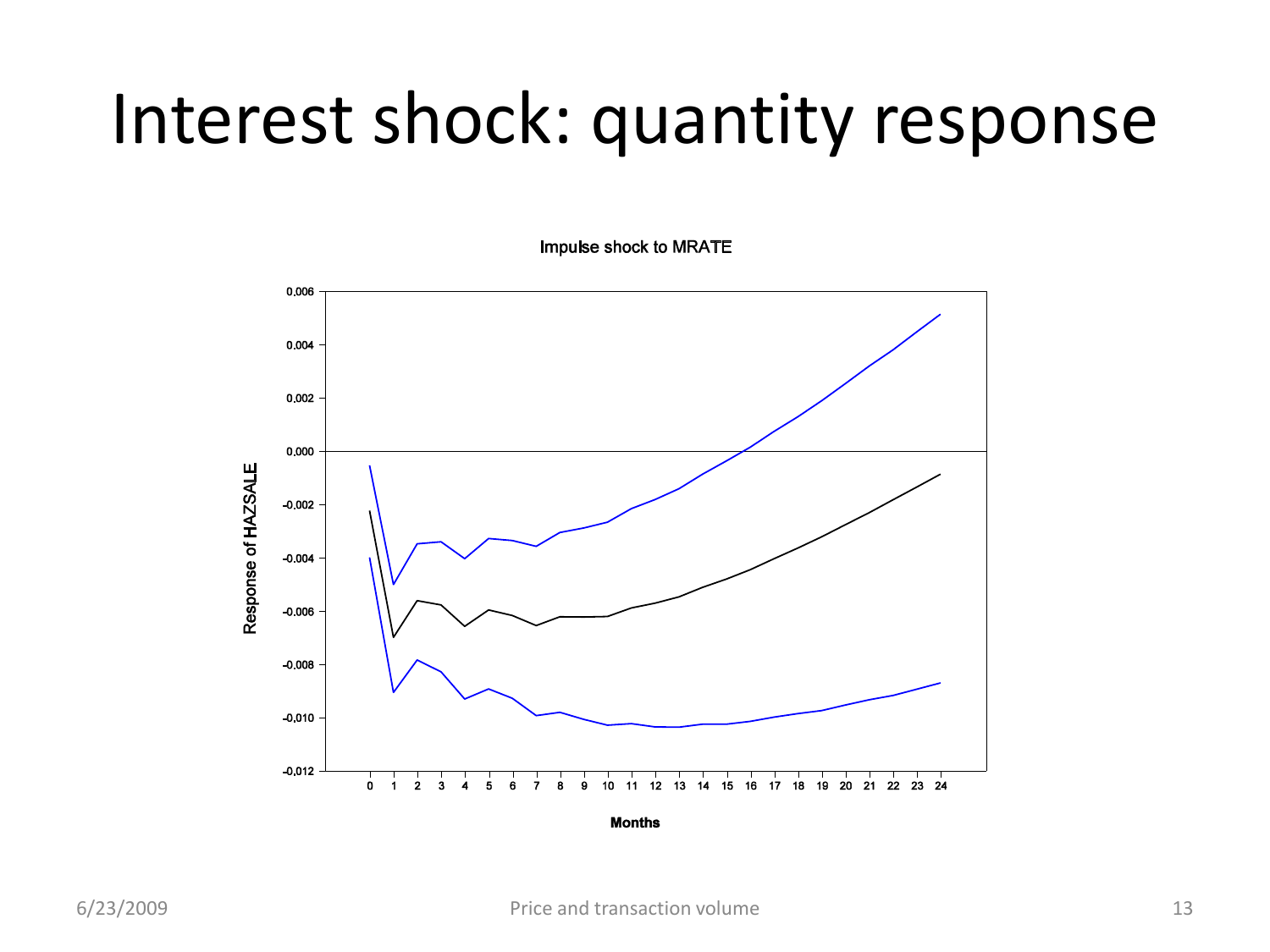# Rate of sale (mobility) shock

- 
- Impact on sales Impact on price

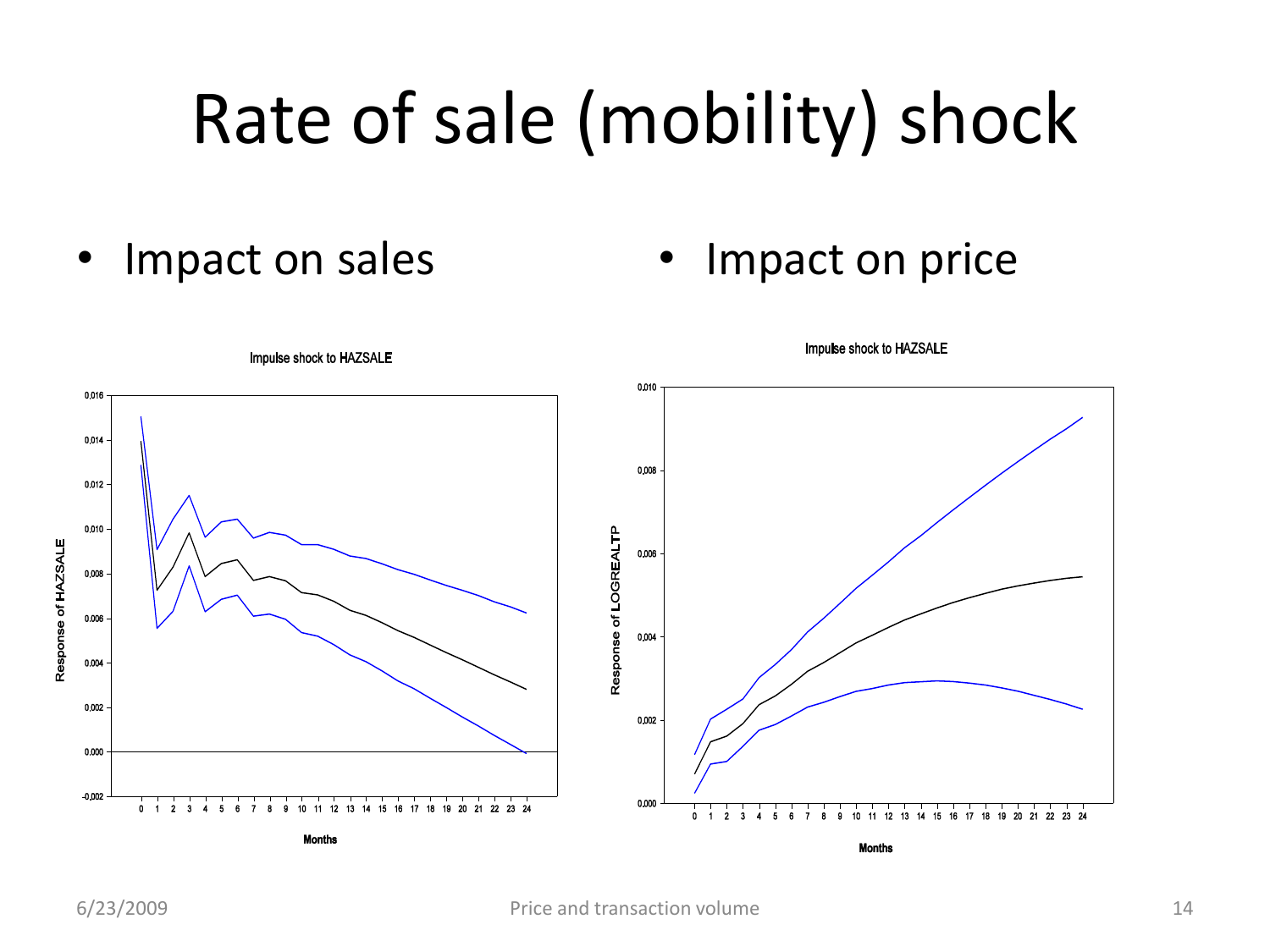# Main conclusion

- Quantity leads price. Positive correlation quantity - price change during transition to new equilibrium.
	- Consistent with search and gradual dissemination of info about new equilibrium price.
	- Not obviously consistent with models driven by downpayment constraints.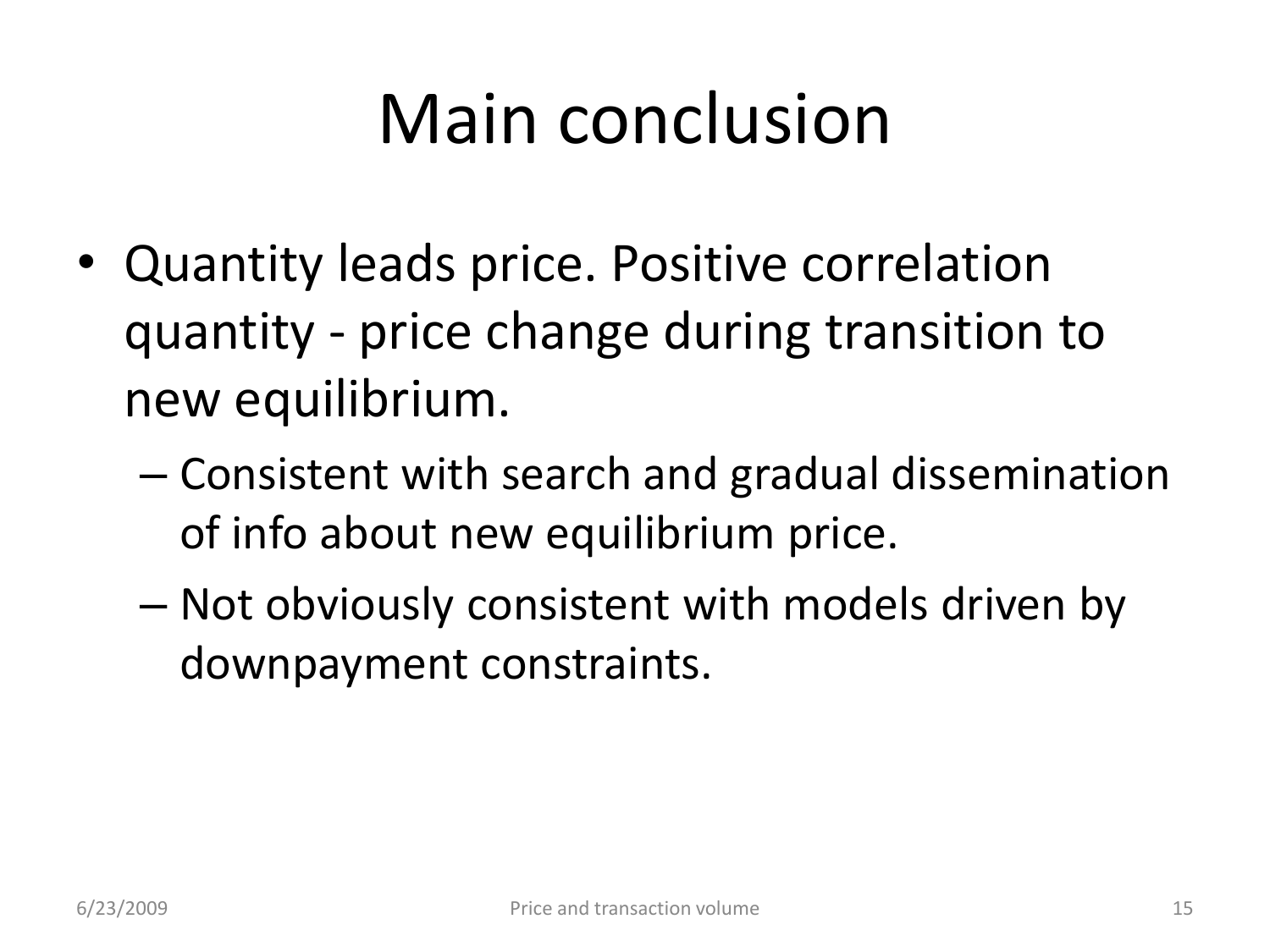

#### listprice premium over salesprice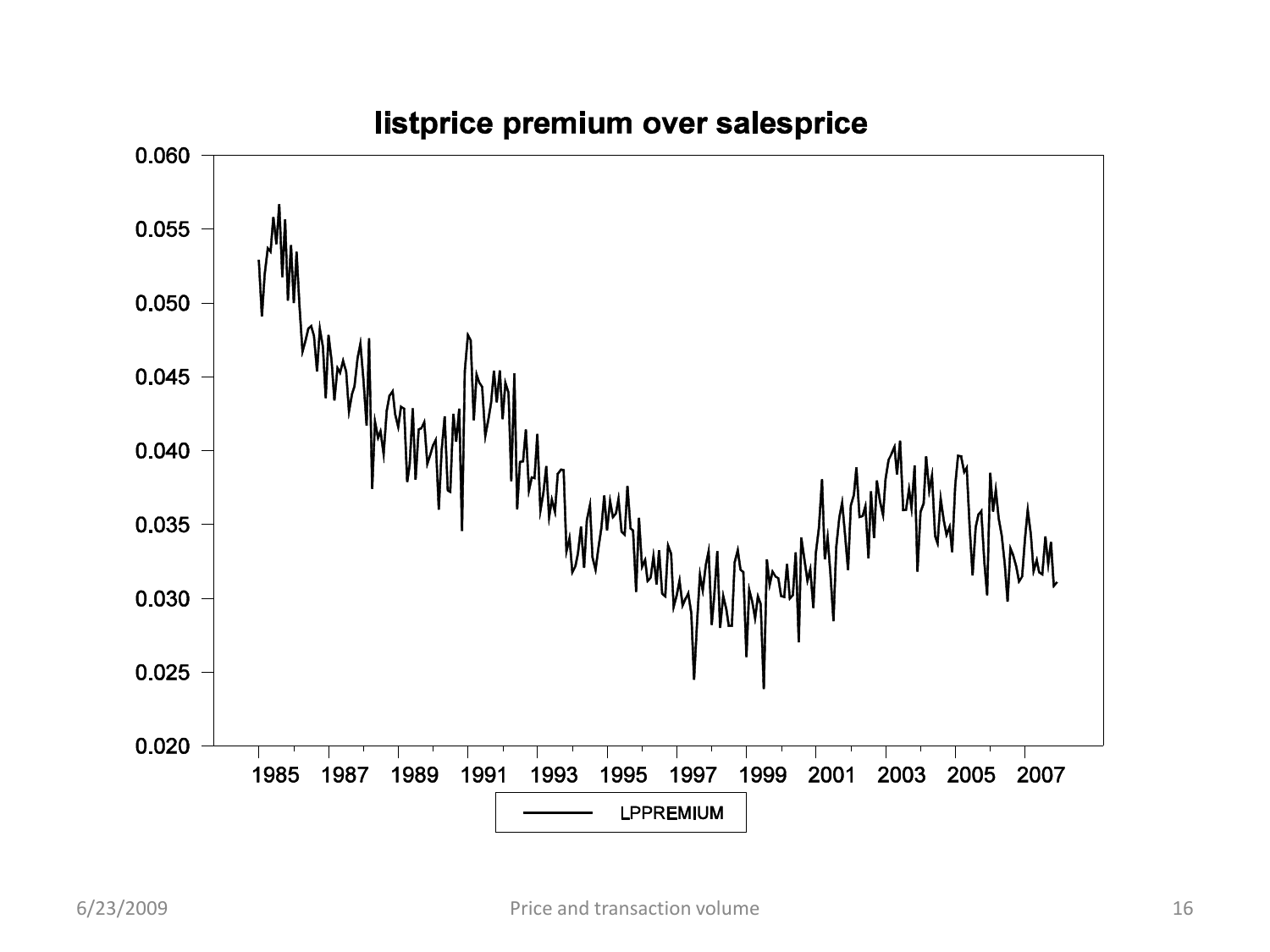

### hazard rates of entry, sale and withdrawal, and inventory change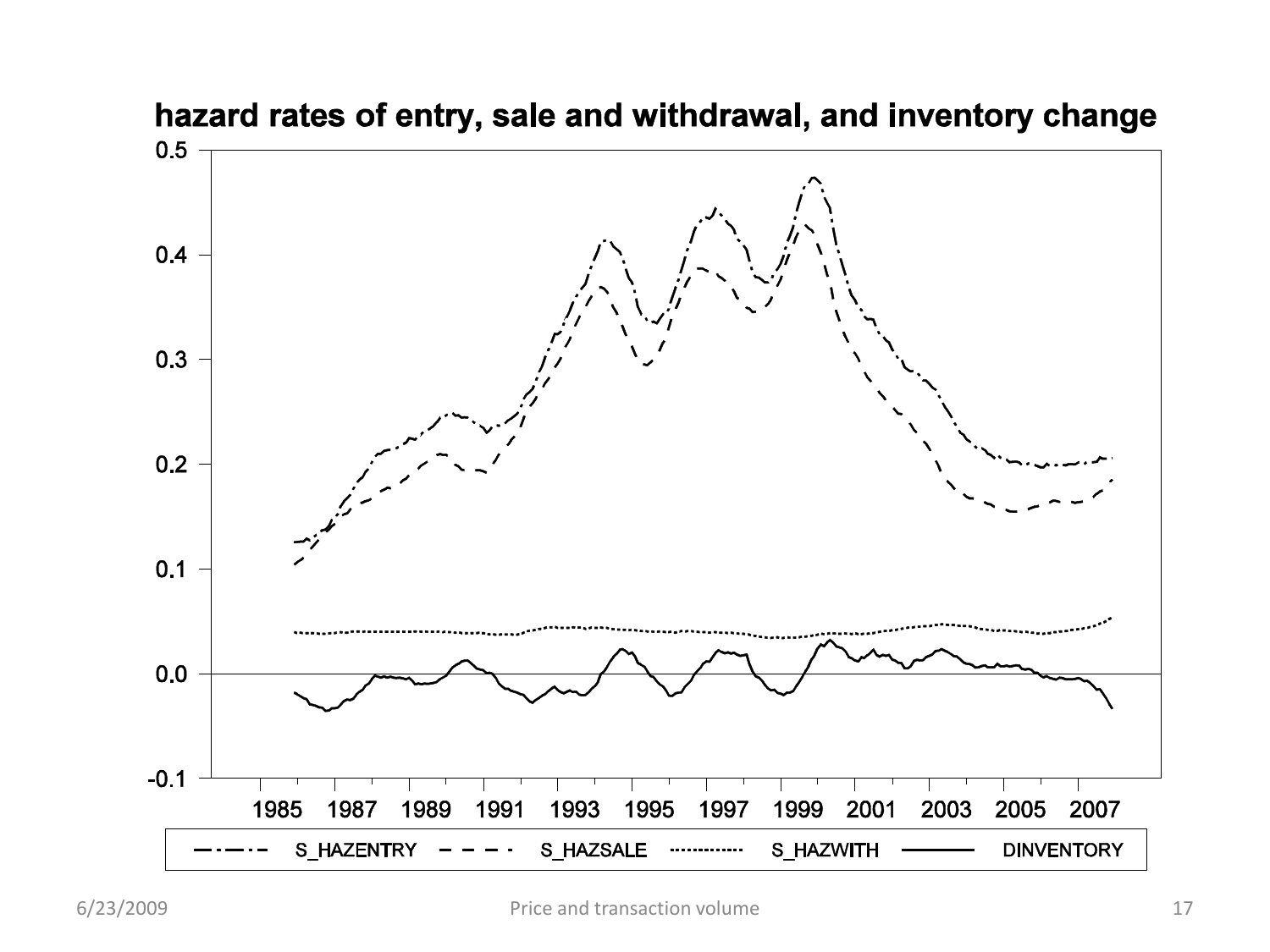### unemployment

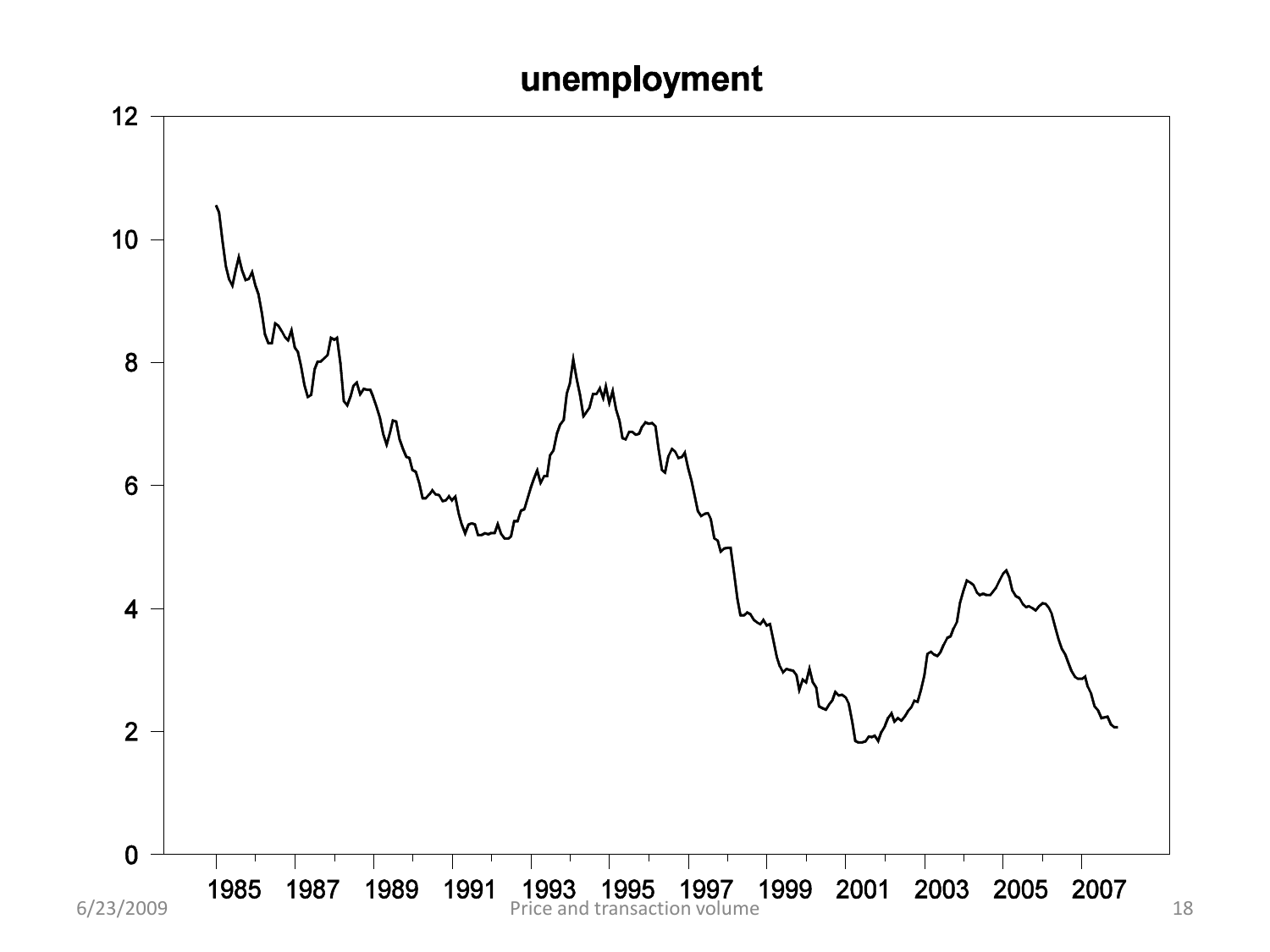#### mortgage rate